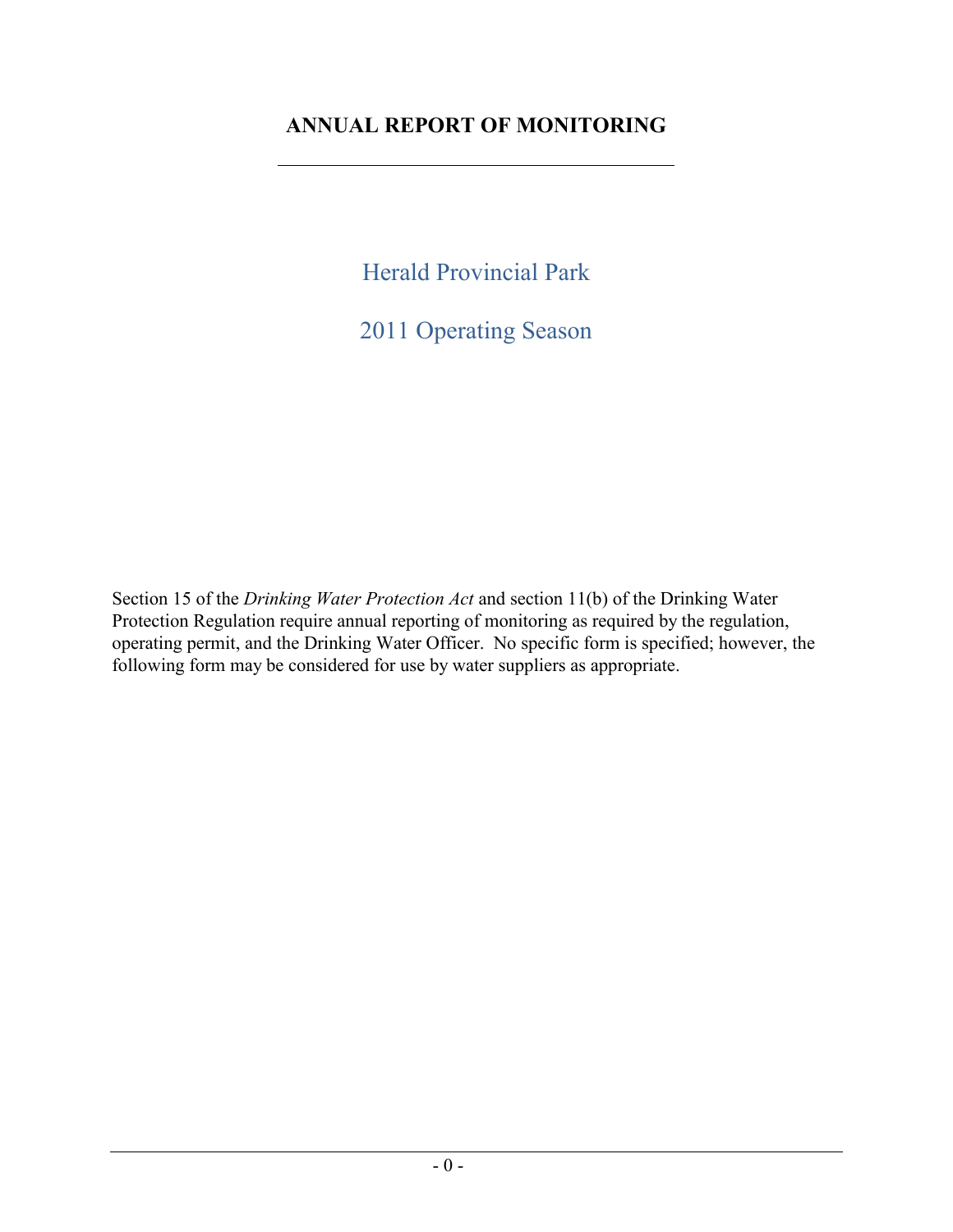# **WATER SYSTEM ANNUAL REPORT OF MONITORING Report of Monitoring under Section 15 of the** *Drinking Water Protection Act*

#### **GENERAL INFORMATION**

| January $20th$ , 2012<br>Date of report                                                           |
|---------------------------------------------------------------------------------------------------|
| Period of monitoring covered by this report May 1st 2011 to Sept 22nd 2011                        |
|                                                                                                   |
| Water supply system operating permit number<br>0410810                                            |
|                                                                                                   |
| Location of water supply system<br><b>Herald Provincial Park</b>                                  |
|                                                                                                   |
| Name of owner(s) <sup>1</sup><br><b>B.C.Parks</b>                                                 |
|                                                                                                   |
|                                                                                                   |
| Name and contact information for person to contact if anyone has questions regarding this report. |

James Luton / Brandywine Environmental Management Ltd.

1508 Cascade St. , Kamloops, B.C. V2E 1B9

 $\overline{a}$ 

Phone :  $250 - 682 - 6686$  or  $250 - 374 - 7978$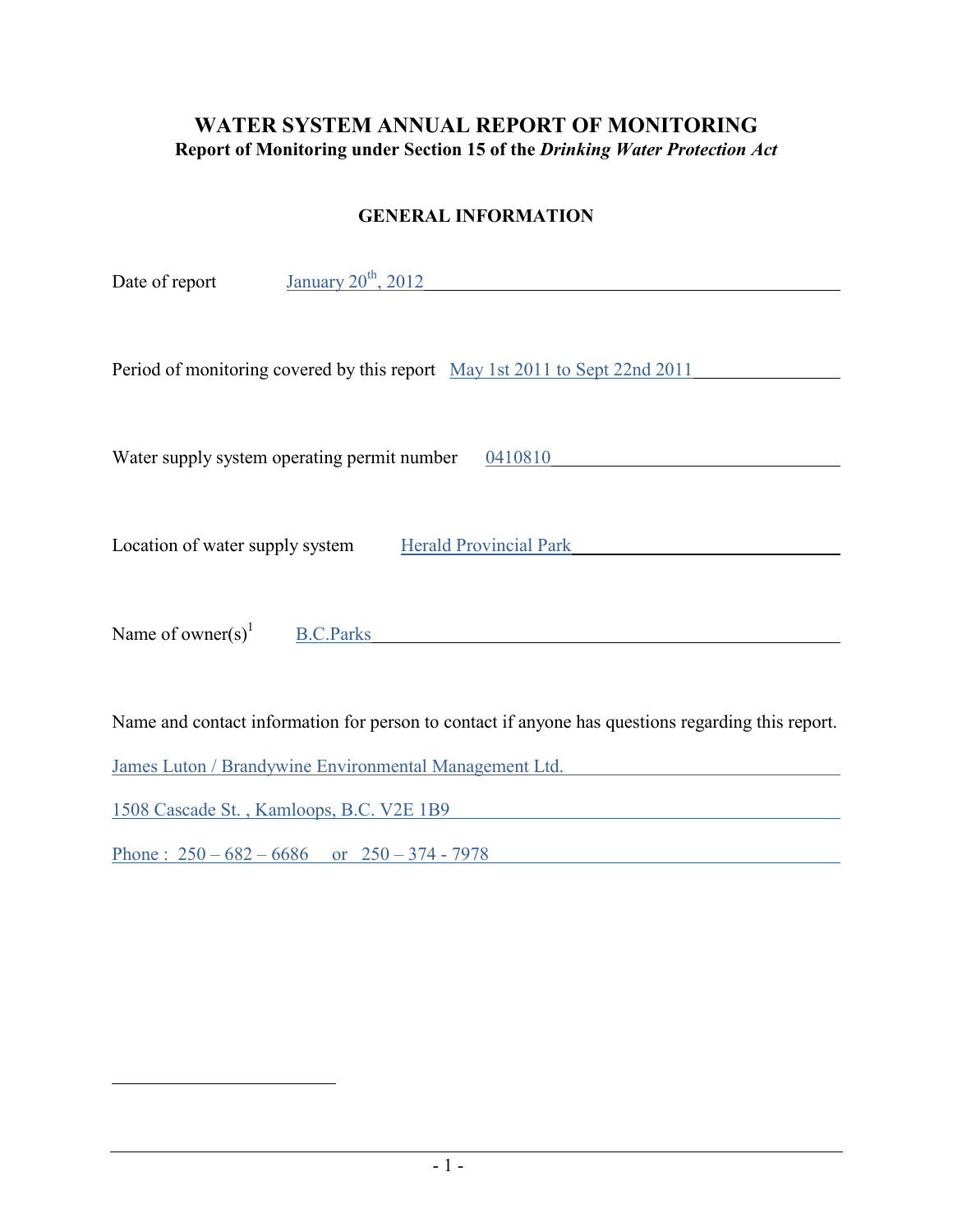### **MONITORING RESULTS**

*(For each of the tables in this section, any incidents of values exceeding levels established by the Drinking Water Protection Regulation or the terms and conditions of the Operating Permit must be highlighted.)*

#### **Monitoring for coliform /** *E-coli* **as per section 11 of the Act and section 8 of the Regulation**

*No unacceptable results were discovered during 2011 water sample testing*

| <b>Date</b> | <b>Results</b> |
|-------------|----------------|
|             |                |
|             |                |
|             |                |
|             |                |
|             |                |
|             |                |
|             |                |
|             |                |
|             |                |
|             |                |
|             |                |
|             |                |

### **Results of Monitoring for any Other Parameters Required by the Operating Permit**

Specify relevant provisions of operating permit and parameters sampled for:

*Free Chlorine Testing < .3 mg/l Total Chlorine Testing > 2.2 mg/l Background Growth*

| <b>Date</b> | <b>Results</b> |
|-------------|----------------|
|             |                |
|             |                |
|             |                |
|             |                |
|             |                |
|             |                |
|             |                |
|             |                |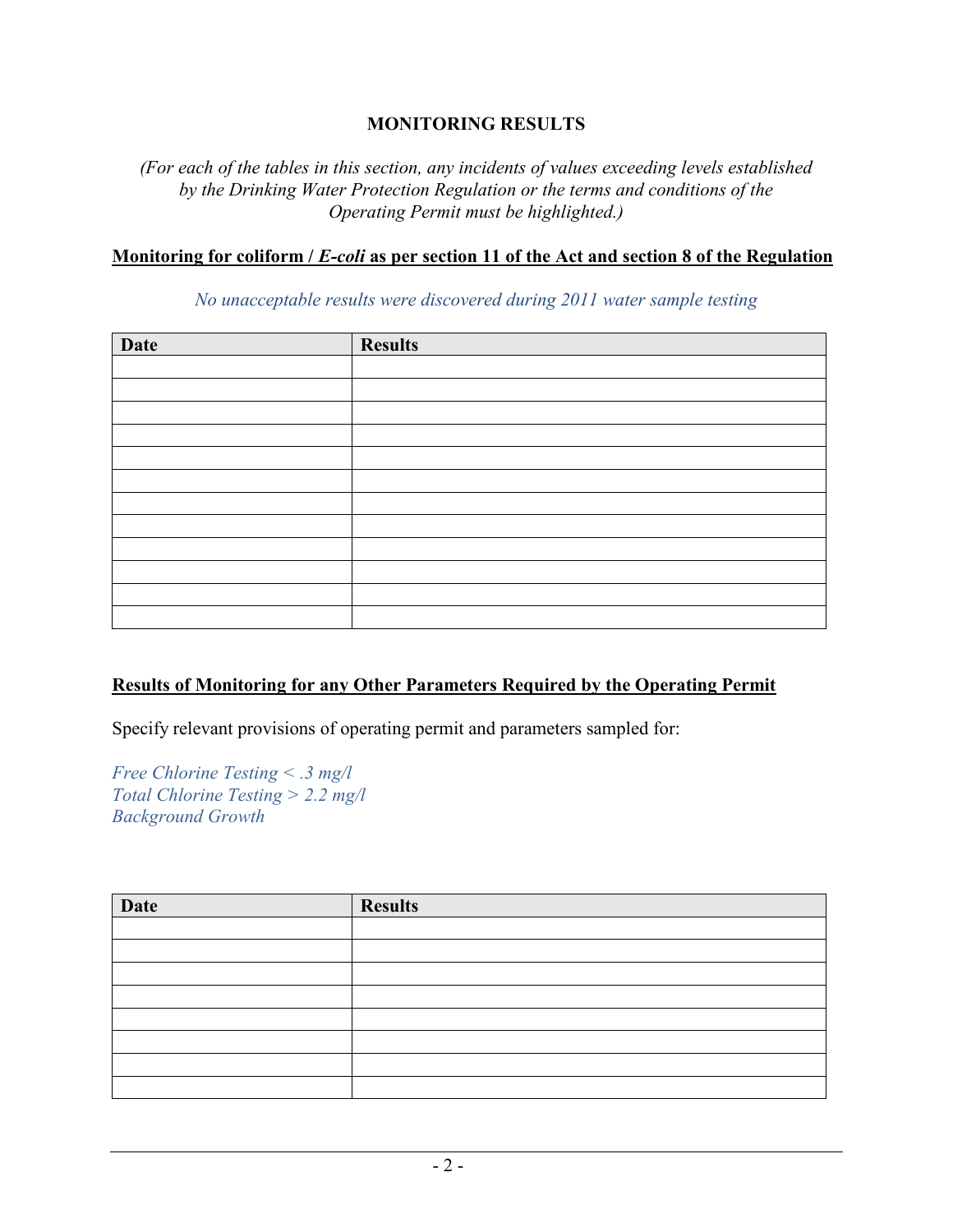| $\mathbf{u}$ and $\mathbf{u}$ and $\mathbf{u}$ and $\mathbf{u}$ and $\mathbf{u}$ and $\mathbf{u}$ and $\mathbf{u}$ |
|--------------------------------------------------------------------------------------------------------------------|

# **Results of any additional monitoring required by the Drinking Water Officer during the year**

Specify additional monitoring requirements imposed:

*No additional monitoring was required.*

| <b>Date</b> | <b>Results</b> |
|-------------|----------------|
|             |                |
|             |                |
|             |                |
|             |                |
|             |                |
|             |                |
|             |                |
|             |                |
|             |                |
|             |                |
|             |                |
|             |                |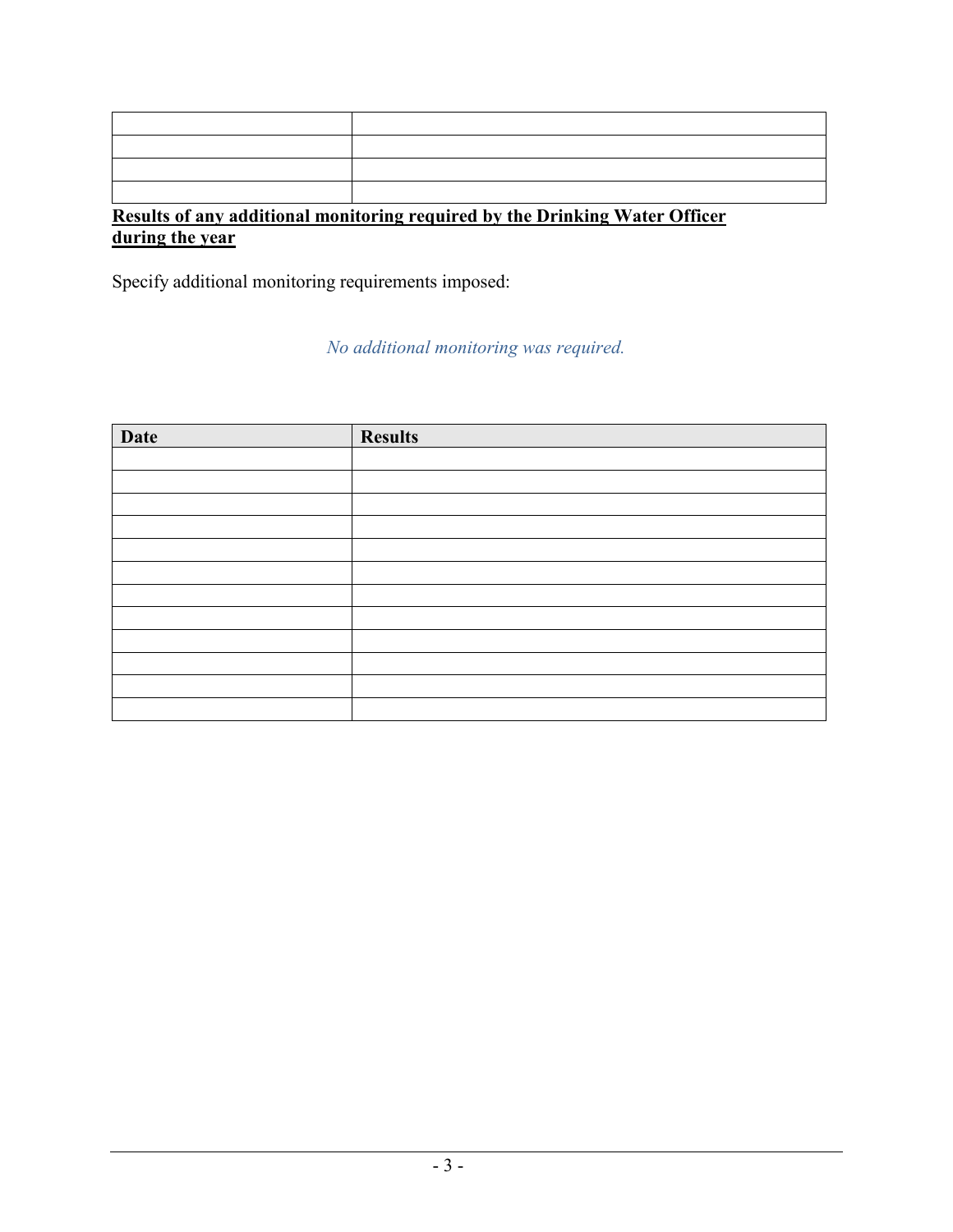# **IMPROVEMENT ACTIONS AND PLANS**

1. Indicate the steps taken to address circumstances in which monitored parameters exceeded permitted levels and to avoid similar occurrences in the future.

*No additional steps were taken or necessary during 2011 water treatment at Herald Park*

2. Indicate improvements or remedial actions that are required by the operating permit or Drinking Water Officer, and the required timelines for such improvements or remedial actions.

*No improvements or remedial actions were required or taken during the 2011 operating season*.

3. Indicate any additional plans for improvements, including timelines.

*No additional plans for improvements are pending.*